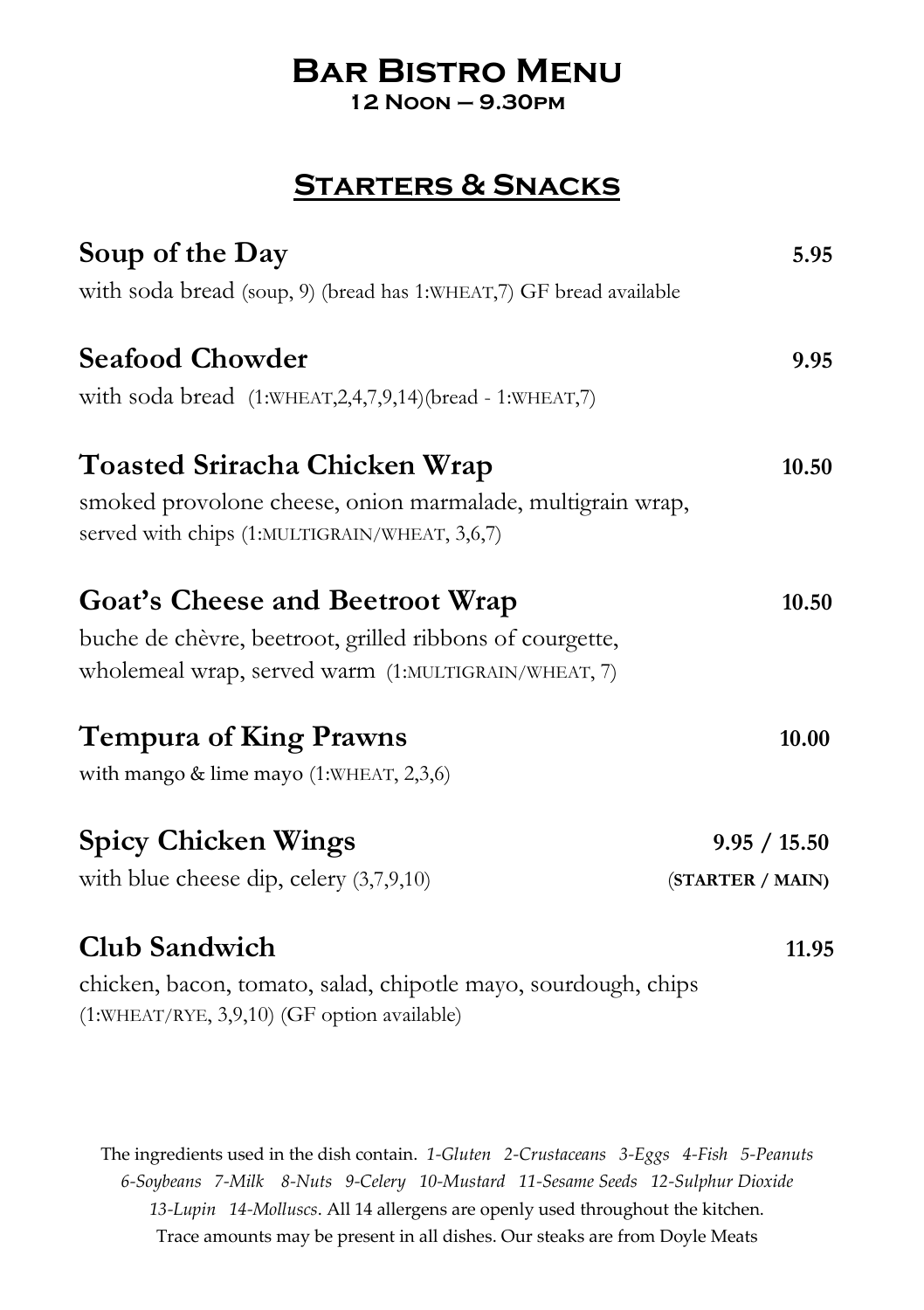## **Salads**

| <b>Classic Chicken Caesar Salad</b><br>bacon, croutons, parmesan, (1:WHEAT, 3, 7, 10)                                                                                                                                                                 | 14.95 |
|-------------------------------------------------------------------------------------------------------------------------------------------------------------------------------------------------------------------------------------------------------|-------|
| <b>Ballycotton Smoked Salmon</b><br>ponzu glaze, shallots, lemon juice, cherry tomato, avocado,<br>black sesame, toasted gluten-free sourdough (1:WHEAT in soy glaze, 4,6,11)<br>[the ponzu soy glaze can be substituted with a GF option on request] | 12.95 |
| <b>Beef Tagliata Salad</b><br>skirt steak tagliata, cashel blue dip, cherry tomato, red onions,<br>avocado, baby spinach, rocket, mango dressing (3,7,10)                                                                                             | 19.50 |
| <b>MAINS</b>                                                                                                                                                                                                                                          |       |
| Lemon Sole Goujons & Chips<br>in beer batter, home-made tartar sauce (1:WHEAT, 3,4,10)                                                                                                                                                                | 14.95 |
| Ham & Applewood Cheddar Omelette<br>served with chips (3,7)                                                                                                                                                                                           | 12.95 |
| Teriyaki Chicken Suprême<br>free-range suprême with garlic and thyme, a teriyaki glaze,<br>and a salad of edamame, mixed leaves, mango, and chili (6)<br>(please allow 30min)                                                                         | 19.95 |
| Linguine Aglio E Olio with Tiger Prawns & Chorizo<br>garlic, olive oil, parmesan, parsley, small strips of chorizo<br>(1:WHEAT, 2, 7, 9, 10, 12)                                                                                                      | 18.95 |
| Pasta Bolognese<br>beef ragu, parmesan, parsley, garlic oil, linguini (1:WHEAT, 7,9)                                                                                                                                                                  | 16.95 |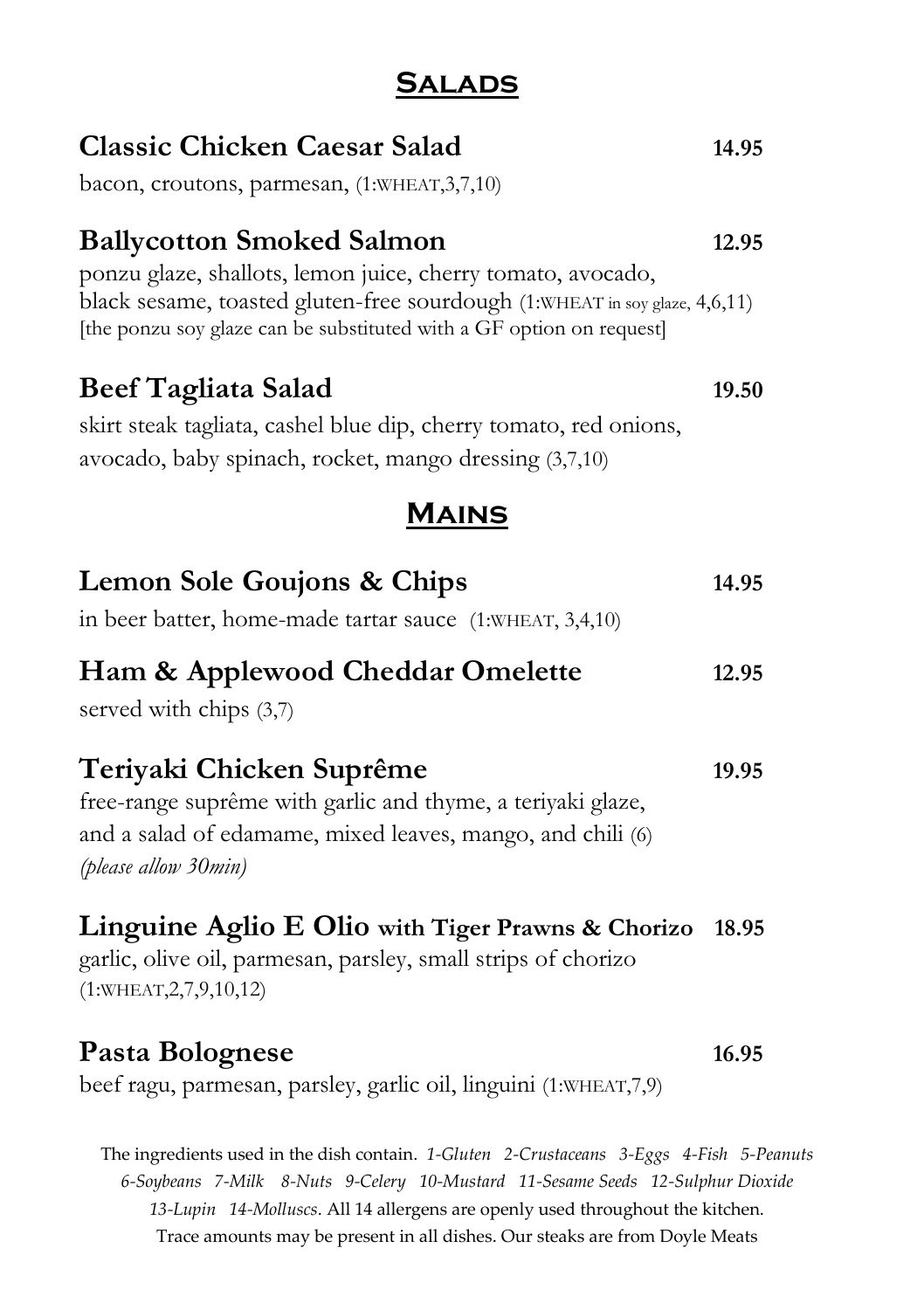## **Mains**

# **Fensi Noodles Pho 13.95** glass noodles, chicken broth, spring onion, julienne carrots & cabbage, pok choi, lime, chilli, green beans (allergens  $n/a$ ) Add chicken  $\epsilon$ 4 Add prawn  $\epsilon$ 6 (allergen: 2) Add skirt steak strips  $\epsilon$ 7 **Chipotle Chicken Fillet & Avocado Burger 16.95** chicken fillet, mashed avocado, brioche bun, applewood cheddar, chipotle mayo, chips (1:WHEAT,3,7)

### **Hampton Cheese Burger 16.95**

8oz hereford burger, cheddar, brioche bun, red onion & relish, chips (1:WHEAT,7,10)

#### **Spiced Halloumi & Pineapple Burger 14.95**

lettuce, tomato, chipotle mayo, brioche bun, chips (1:WHEAT, 3,6,7)

## **Fillet of Hereford Irish Beef 35.00**

28-day aged 7oz fillet with chips, onion rings and peppercorn sauce (7,9,12)

#### **sides**

| <b>CHIPS</b>            | 4.00 | <b>GREEN LEAVES</b> (12)     | 4.50 |
|-------------------------|------|------------------------------|------|
| <b>BUTTON MUSHROOMS</b> | 4.00 | <b>PEPPER SAUCE</b> $(7,12)$ | 2.00 |
| <b>ONION RINGS</b>      | 4.00 | AIOLI PORTION $(3)$          | 0.50 |
| (1:WHEAT & BARLEY)      |      |                              |      |